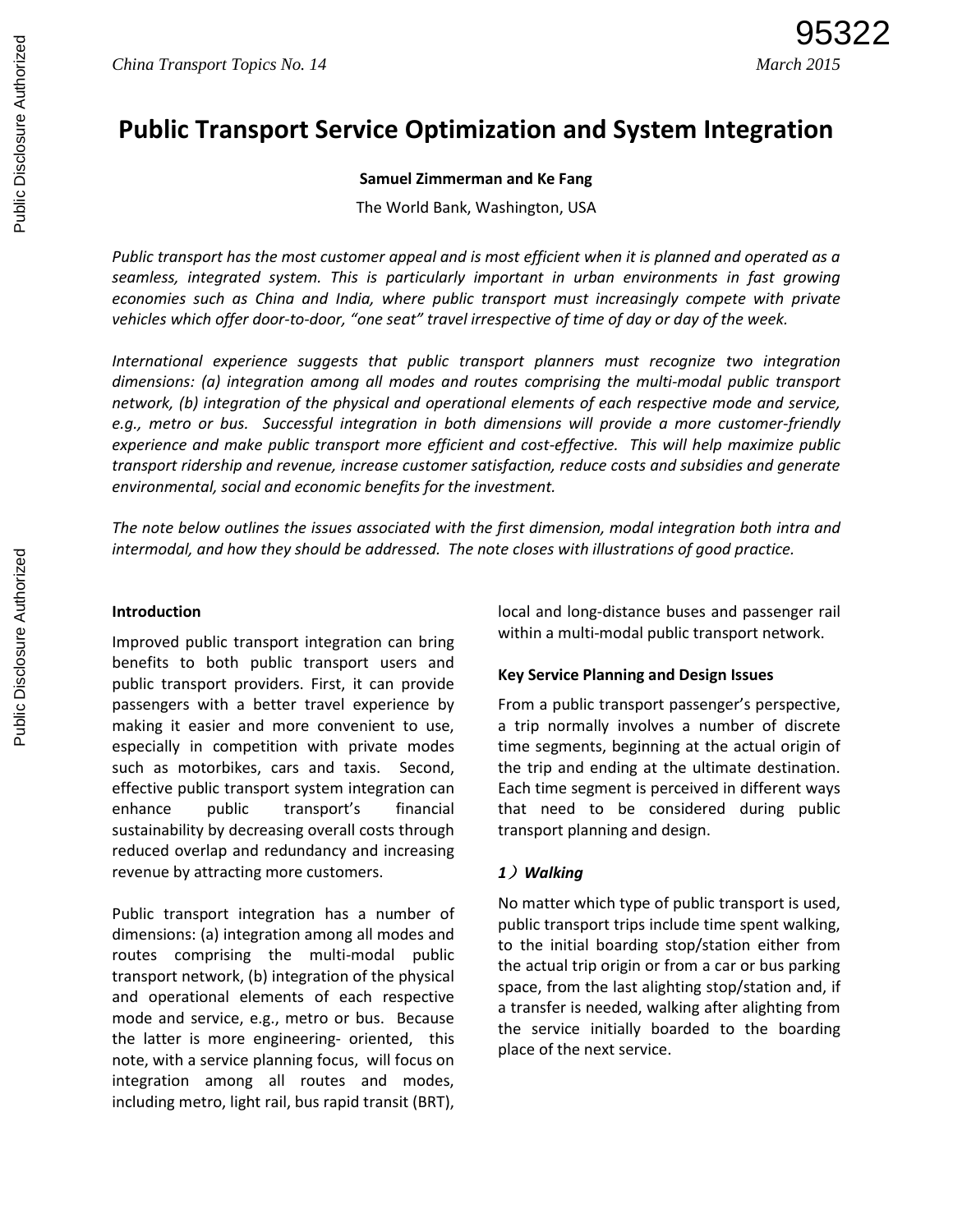Travel research throughout the world has consistently shown that travellers view walking time as significantly more difficult than time spent riding. Depending on the situation, walking time can be considered up to twice as onerous as riding time in travel decision making.

| Mode                           | Work                        | Leisure | Other                                     |  |  |  |
|--------------------------------|-----------------------------|---------|-------------------------------------------|--|--|--|
| Car                            | 1.37                        | 1.74    | 1.55                                      |  |  |  |
| <b>Bus</b>                     | 1.67                        | 1.66    | 2.02                                      |  |  |  |
| Rail, Metro                    | -99                         | .97     | 1.37                                      |  |  |  |
| --<br>$\overline{\phantom{a}}$ | $\cdot$ $\cdot$<br>.<br>$-$ | $\sim$  | $\sim$ $\sim$<br>$\overline{\phantom{0}}$ |  |  |  |

**Exhibit I: Elasticity of Walking Time Relative to Riding Time**

**\*Source:** The Demand for Public Transit, a Practical Guide, Transport Research Laboratory, TRL, UK, 2004

The values shown in Exhibit I compare public transport demand elasticity (the ratio of the percentage change in public transport demand per percentage change in time) for walk time compared to the elasticites for time actually riding on a public transport vehicle. They are illustrative of the importance of all aspects of walking as a factor in public transport demand. The fact that the ratios are significantly greater than 1 for all trip purposes and modes indicates the importance public transport riders (and other travellers) place on walking in making travel decisions, e.g., mode choice. The concerns this reflects are:

- the perceived effort it takes to walk, especially for travelers carrying packages and where level changes via stairs or ramps are required;
- the importance of the perceived safety and security of the walking environment, especially for women;
- the frequent absence of continuous side walks in good condition, free of impediments like hawkers, parked cars, mud filled pot-holes, etc.

## *2*)*Waiting*

Waiting time is also perceived by travelers to be much more onerous than riding time for travelers, as shown in Exhibit II.

The reason that waiting time is viewed so much more negatively than riding time reflects:

- Uncertainty and nervousness as to when the next bus or train will actually arrive;
- The fact that when waiting, no progress is being made in moving to the ultimate destination;
- Perceived safety and security while waiting, especially at night and/or for women and other vulnerable groups;
- The need to stand in a potentially hostile environment that may be hot or cold and/or without light, weather protection;
- Poor passenger information about routes, schedules, way-finding.

#### **Exhibit II: Elasticity of Waiting Time Relative to Riding**

| Time                   |                     |  |  |  |
|------------------------|---------------------|--|--|--|
| Mode                   | <b>All Purposes</b> |  |  |  |
| Car                    | 2.1                 |  |  |  |
| Bus                    | 1.6                 |  |  |  |
| Metro                  | 1.2                 |  |  |  |
| All                    | 1.8                 |  |  |  |
| $\sim$ 100 $-$ 100 $-$ | .                   |  |  |  |

**\*Source:** Same as the Exhibit I.

## *3*)*Transfering*

The potential need to transfer between public transport services is an important consideration in travel decision making. Travel research also finds that if one or more transfers are needed this is in itself a negative factor, in addition to the measurable impact of walking from one service alighting point to the next service's boarding point, potentially paying an additional fare and waiting.

| Exhibit III: Perception of the Effect of a Transfer In Terms |  |
|--------------------------------------------------------------|--|
| Of Min. Of Riding Time                                       |  |

| <b>Modes</b>                   | Equivalent to in-vehicle time |  |
|--------------------------------|-------------------------------|--|
| bus                            | 70                            |  |
| rail transit                   |                               |  |
| *Source: Same as the Exhibit I |                               |  |

**\*Source:** Same as the Exhibit I.

Exhibit III is an illustration of the dislike travelers have for transferring. Stated another way, travelers using public transport in places reflected in the table prefer riding on a single service for up to 20 minutes longer to avoid one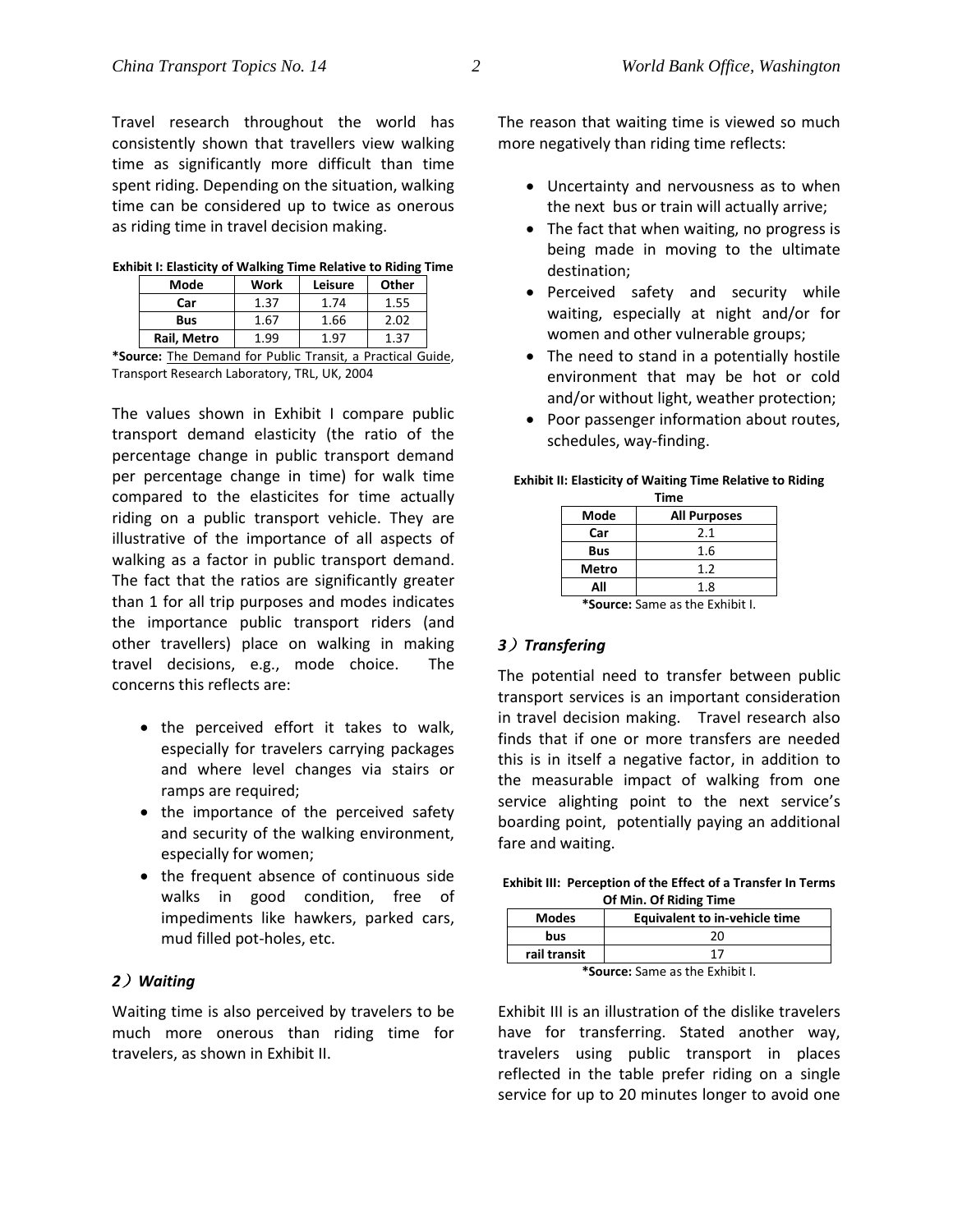transfer, all else being equal. The value for a second transfer is, no doubt, higher which is a reason that so few are typically made, even within a high frequency and quality urban rail network.

Documented in a paper published by the U.S. Transportation Research Board in 2004, "Assessment of the Transfer Penalty for Transit Trips: A GIS-based Disaggregate Modeling Approach," two MIT researchers analyzed the impact of the transfer environment for trips using the urban rail system (metro, LRT) to access the CBD in Boston Mass. They modeled the choice between travelers walking to their ultimate destination in the CBD after arriving by rail versus transferring to another rail line with a station closer to their ultimate destination. This was done for different station pairs with different transfer environments within the respective stations and underground in between, and the respective walking environments for the alternative, all outdoor pedestrian paths.

Table 1 was taken from the paper and the values it contains are consistent with the TRL synthesis. In addition to confirming other research (e.g., TRL's, Op.Cit.), the authors found that the negative perception of an "assisted" (escalator) level change in Boston's urban rail system was equivalent to about 4 minutes of walking time, irrespective of how long it actually took. They also found a significantly higher range of values for transfer penalties in the off peak (e.g., at night) than in peak periods. This implies that transfers requiring walks in underground, poorly lighted and potentially insecure passages were more negatively perceived when few other travelers were around than in the peak periods.

In summary, the negative perception of transfer requirements is a reflection of traveler concerns regarding:

- the potential unreliability of the service transferred to
- the possible need to leave a seat on one service to stand on another
- the quality of the transferring environment in terms of lighting, weather protection, safety/security
- the need for level changes
- poor way-finding information guiding new users to the second service

| Model         |                              |                  | The Range of the Penalty                |
|---------------|------------------------------|------------------|-----------------------------------------|
| <b>Number</b> | <b>Underlying Variables</b>  | Adjusted $p^2$   | (Equivalent Value of)                   |
| A             | Transfer constant            | 0.309            | 9.5 minutes of walking time             |
|               | <b>Government Center</b>     |                  |                                         |
|               | (GOVT) Downtown              |                  |                                         |
|               | Crossing(DTXG)               |                  |                                         |
| <sub>B</sub>  | State (STAT)                 | 0.369            | 4.8-9.7 minutes of walking time         |
|               | Transfer constant            |                  |                                         |
|               | Transfer walking time        |                  |                                         |
|               | Transfer waiting time        |                  |                                         |
| C             | <b>Assisted Level Change</b> | 0.385            | 4.3-15.2 minutes of walking time        |
|               | Transfer constant            |                  |                                         |
|               | Transfer walking time        |                  |                                         |
|               | Transfer waiting time        |                  | 4.4-19.4 minutes of walking time (Peak) |
|               | Assisted Level Change        | 0.414 (Peak)     | 2.3-21.4 minutes of walking time (Off-  |
| D             | <b>GOVT</b>                  | 0.357 (Off-peak) | peak)                                   |

**Table 1: The Range of the Transfer Penalty and the Goodness-of-Fit of Models**

**Source: N. Wilson & Z. Guo, 2004**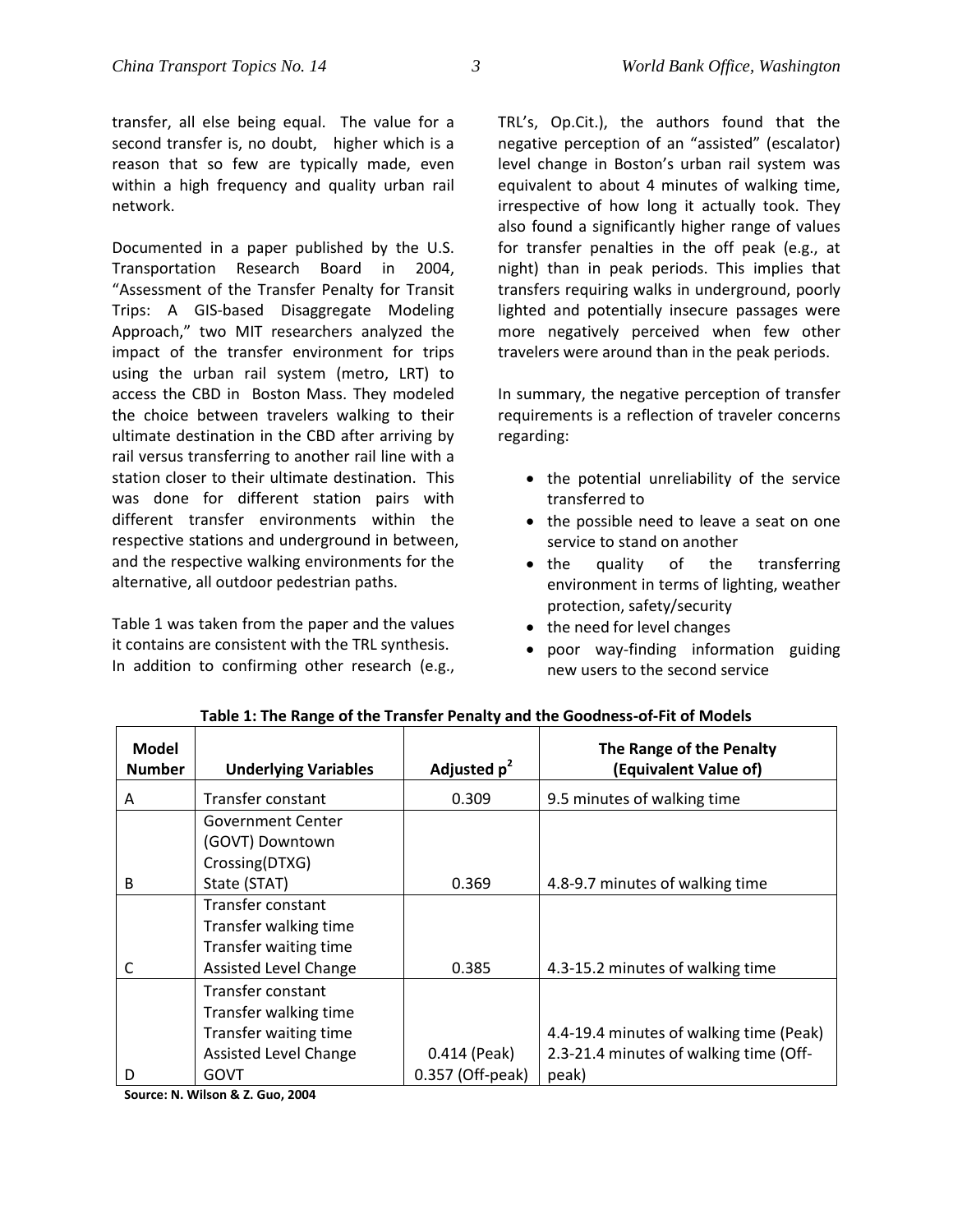#### **Network Integration**

The discussion above makes clear that integration of urban public transport networks, irrespective of mode, is extremely important in determining whether travelers select public transport as their travel choice, and if so, their satisfaction with their choice. Key dimensions of network integration include the route structure, stops and transfer stations, schedules, fares and passenger information. These will be discussed individually below.

# *1) Network structure, individual route terminals/alignment/stops/stations, levels of service*

This integration dimension involves making sure that the entire public transport network supports travel among the entire array of origins and destinations in a minimum of travel time and cost, accounting for the traveler preferences with regard to walking, waiting and transferring noted above. Public transport networks should be planned, implemented and operated to support door-to-door travel irrespective of the mode or modes, route or routes used. The starting points for integrated public transport network planning are current and expected future travel market needs. Given travel patterns, networks are modified and/or expanded to minimize duplication, indirection of travel, walking and transfer requirements and make it easier for the traveler to understand and use.

In the simplest cases, the types of changes that might be contemplated include:

- individual route alignments and terminals
- stop locations
- stops added or eliminated
- frequencies increased or reduced

These changes can be made to minimize total travel times for the largest number of passengers, reduce operating and maintenance costs for operators, minimize transfers or even

make them more attractive by bringing routes where transfers are being made (or might) closer together to a common stop. New routes can be proposed and/or some may actually be eliminated as cities grow and markets change.

An entire network can be restructured along "functional" lines, each type of service oriented to a different market type, all day central business district circulation versus long-distance, peak period commuting versus all day, all week local bus or rapid transit. Irrespective of types and magnitude of changes being considered, it is usually not obvious what should be done. Most public transport network planning efforts will involve the iterative analysis of successively better service options, keeping in mind financing, roadway and sidewalk capacity and other constraints.

The levels of service provided by the different routes comprising a network can also be important in system integration. Transfers from one route or mode to another can only be adequately accommodated if sufficient capacity is available on the route transferred to leaving the transfer point. This is an issue with many rapid transit systems at within rapid transit transfer points and it is a problem where rapid transit interfaces with lower order, lower capacity parts of the public transport network (e.g., "feeder bus routes"). Consideration should be given to the relationship of the levels of service/capacities of the various routes meeting at transfer points, the respective route demands through the stop and transfers volumes.

## *2) Schedule integration/coordination*

Schedule integration has two implications. The first is to ensure that all routes serving a particular stop or terminal are in operation during the same hours (known as "span of service") so that no one is left "stranded." For example, bus routes serving a terminal rapid transit station should have a span of service such that the last BRT vehicle or train of the day is either met by a departing local or "feeder" bus,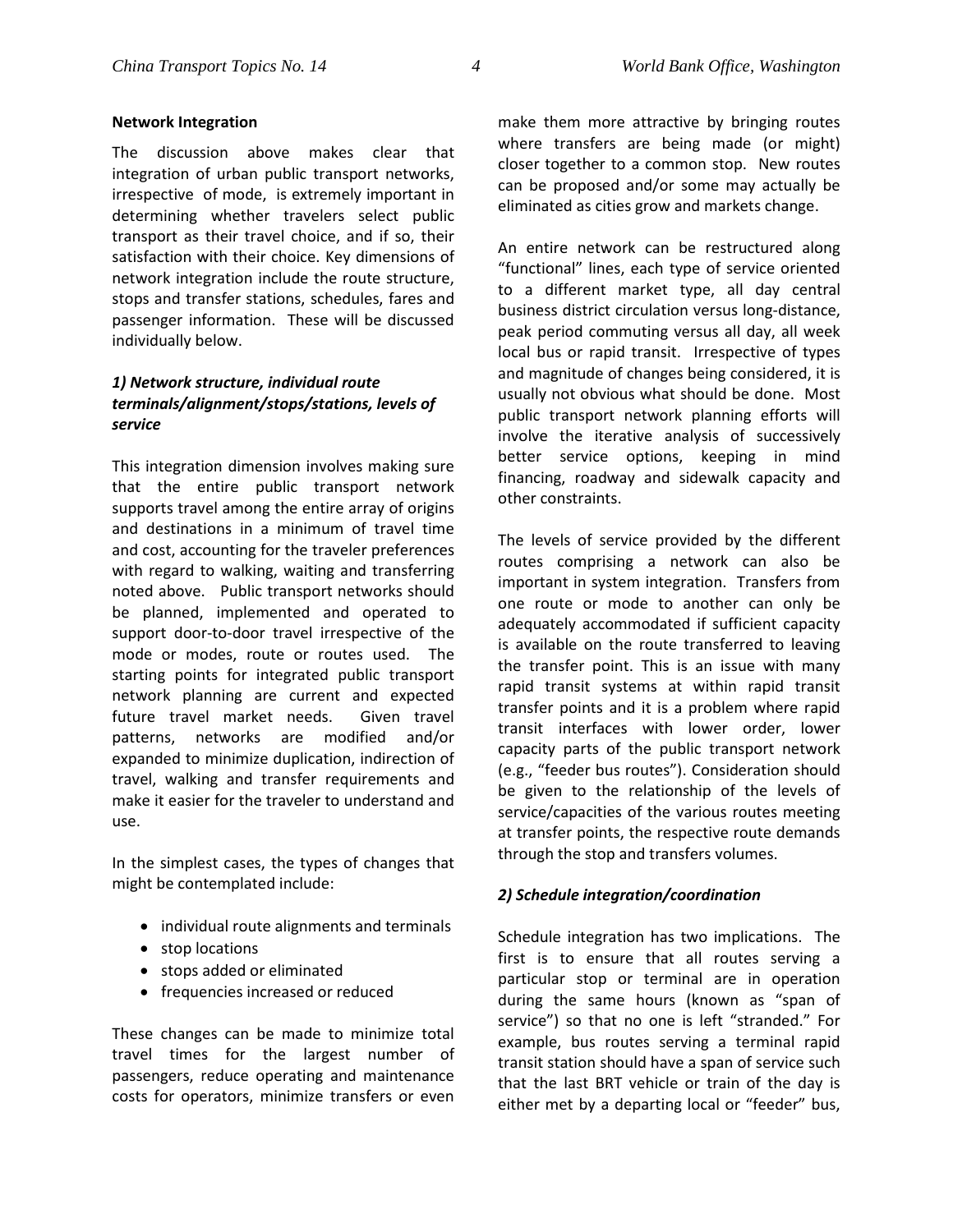The second is to coordinate schedules, especially in network with low frequencies so that the different routes serving an important transfer station are scheduled to arrive and depart at the same time and "held" for enough time between or among them so that all applicable transfers can be made.

# *3) Transfer Stops/Stations/Terminals*

As a general rule, public transport service planners work to avoid transfers because of the negative traveler perception of the time and difficulty involved in making them. That having been said, it is often more attractive to a traveler to have an alternative available which involves a transfer but is always available, requires a minimum of travel time and travel difficulty, including cost, than a direct travel alternative without a transfer that is long, circuitous, slow and only available in the peak periods.

Assuming that service planners have developed an efficient, attractive network route structure that for market, geography and other reasons results in significant transfer volumes at certain locations, it is imperative that the transfers be made as seamless as possible, with the minimum of time and difficulty.

This means:

- minimum walking distances and level changes between stopping locations
- safe, secure level change equipment and facilities which enable travel by all citizens including the physically challenged (e.g., seniors)
- enhanced lighting and weather protection (sun, rain, wind) in walking and waiting areas
- platforms and passages large enough to accommodate expected flows and numbers of waiting/boarding passengers
- well lighted and traffic signal (or more) protected street crossings where required for transfers
- off-street drop off/pick up facilities for bus transfers at rapid transit stations and at large bus transfer locations
- amenities for passengers so that the trip involving public transport through these locations can be made more pleasant and productive, thus presenting a more competitive alternative to private vehicles use.

Perhaps the most important planning and design issues for intermodal and intra modal transfer terminals are both the reality and the perception of *safety and security*,.

Passages between stops and stations and level change devices (steps, escalators and elevators) are places where significant numbers of accidents and crimes can take place. These issues are particularly important for women and senior citizens, and should be among the primary planning and design concerns both to attract and facilitate more people using public transport.

Fire and disaster evacuation is also a critical issue not only in case of real emergencies but also in the way travellers perceive the "quality" and attractiveness of public transport.

How the above issues are addressed is subject to the volumes of passengers transferring, the number of distinct services (and modes) involved and subject to physical, operational and financial constraints.

## *4) Fare integration*

Public transport users (and those who desire to be) are not only sensitive to the absolute level of fares, but also to the number of times that fare must be paid and how fare media are purchased. This is obviously most important for travelers that must transfer but also has implications or those who don't. The objective in fare setting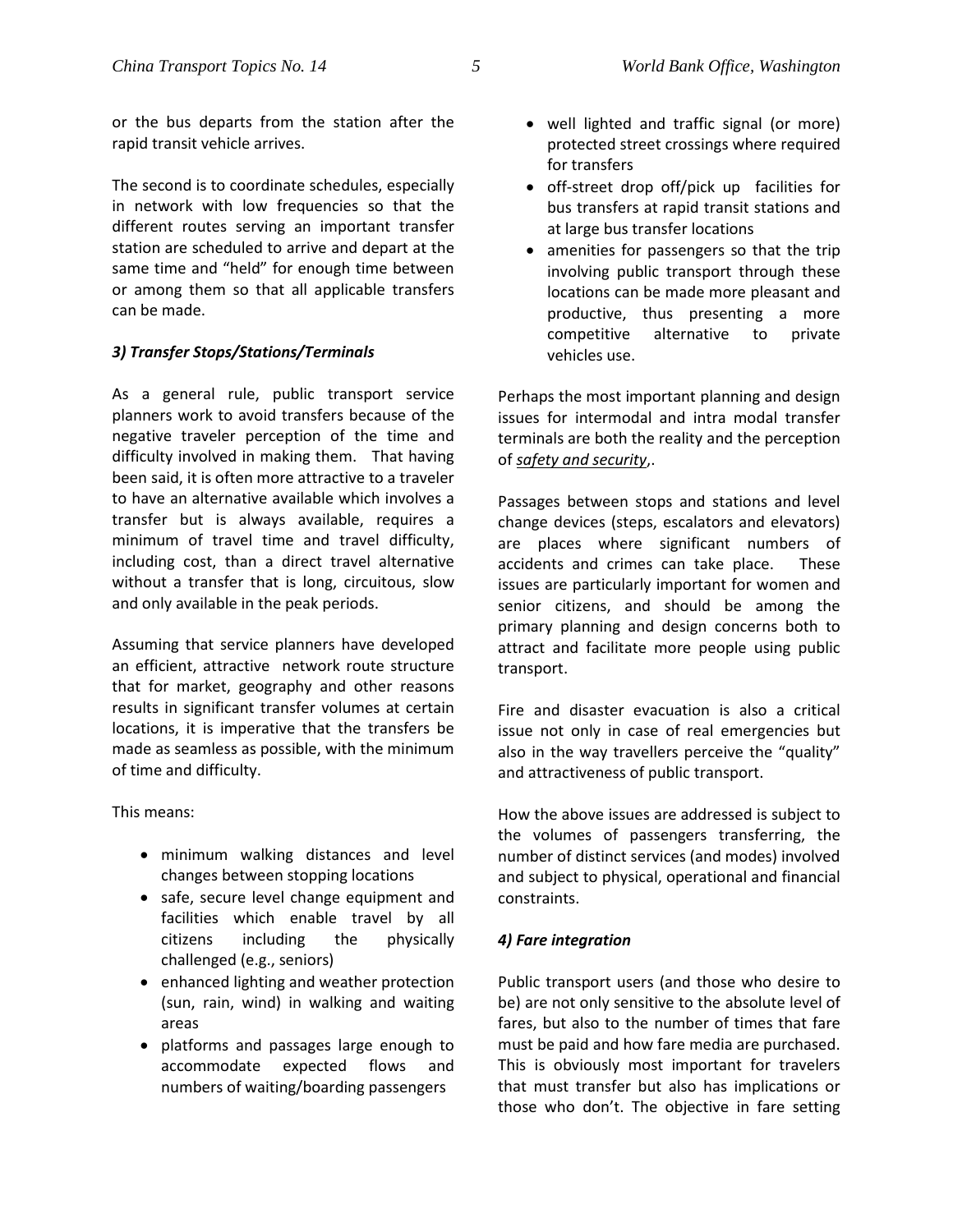paid or parking is charged for.

and payment should be to maximize convenience and minimize the perceived cost to the user of public transport. Having to pay for public transport one trip at a time or take a public transport fare card, ticket, pass or cash (the worst) out of a secure pocket or purse multiple times for a trip involving multiple services is very inconvenient. It also increases the negative perception of public transport use compared to driving where the user costs of a

From the perspective of operators, increased numbers of discrete fare media (IC and magnetic cards, tickets, token, etc.) purchases and fare payments increases station/terminal dwell times and thus operating costs and also increase the possibility of revenue shrinkage through farenon payment and theft.

single trip are not perceived at all unless tolls are

To overcome these difficulties, many public transport companies are moving to integrated fares paid electronically with IC cards. These provide the mechanism to charge by distance or time irrespective of the number of transfers made. They also provide an equitable way of dividing revenue among different public transport operators where there is more than one serving the same market or markets. Payment of a fare for a certain amount of elapsed time from the initial boarding means that travelers can get off a vehicle mid-trip, do an errand and get back on the next one without having to pay twice, as long as it is within the parameters set by policy. It also reduces the perception of a financial transfer penalty.

## *5) Passenger Information*

In surveys done in both developing and developed cities, the lack of easily available and understandable traveler information on public transport route alignments, stops, terminals, schedules and fares are cited as a problem. This makes it difficult for new riders to begin using public transport and for existing riders to make new kind of trips, for new purpose, at new times

of the day or week and/or to new destinations. Potential travelers who may need or want to use the system irregularly often perceive that the effort to learn how is insurmountable. In the case of generally easier to understand mass rail transit system, infrequent users can account for up to 40% of total travel volumes.

The provision of comprehensive, easy to understand and easy to access information is important for pre-trip planning and en routes. The goals of the information are to make use of the system as easy as possible both before and during the trip and to reduce anxiety about where to get off once on board. Integrated information should be presented to facilitate travel from actual origin to actual destination irrespective of how many different routes or modes may be used.

The information should be available at home, at work or school, on board and at stops, stations, terminals and interchange points. The type of information will include:

- Schedules and next service arrival times at the first boarding stop
- Way finding information directing travelers between major public transport stops, stations and terminals and major activity centers
- Way finding information within transfer facilities
- Schedules and next service arrival times at transfer points

The key objective is to provide the needed information in one easy to use and understand format for all services and access/egress and transfer points, irrespective of route and mode to facilitate total trips from origin to destination.

## **Summary**

Public transport networks are perfect examples of economic systems where the integrated whole produces far more benefits than the unintegrated sum of its parts. When satisfaction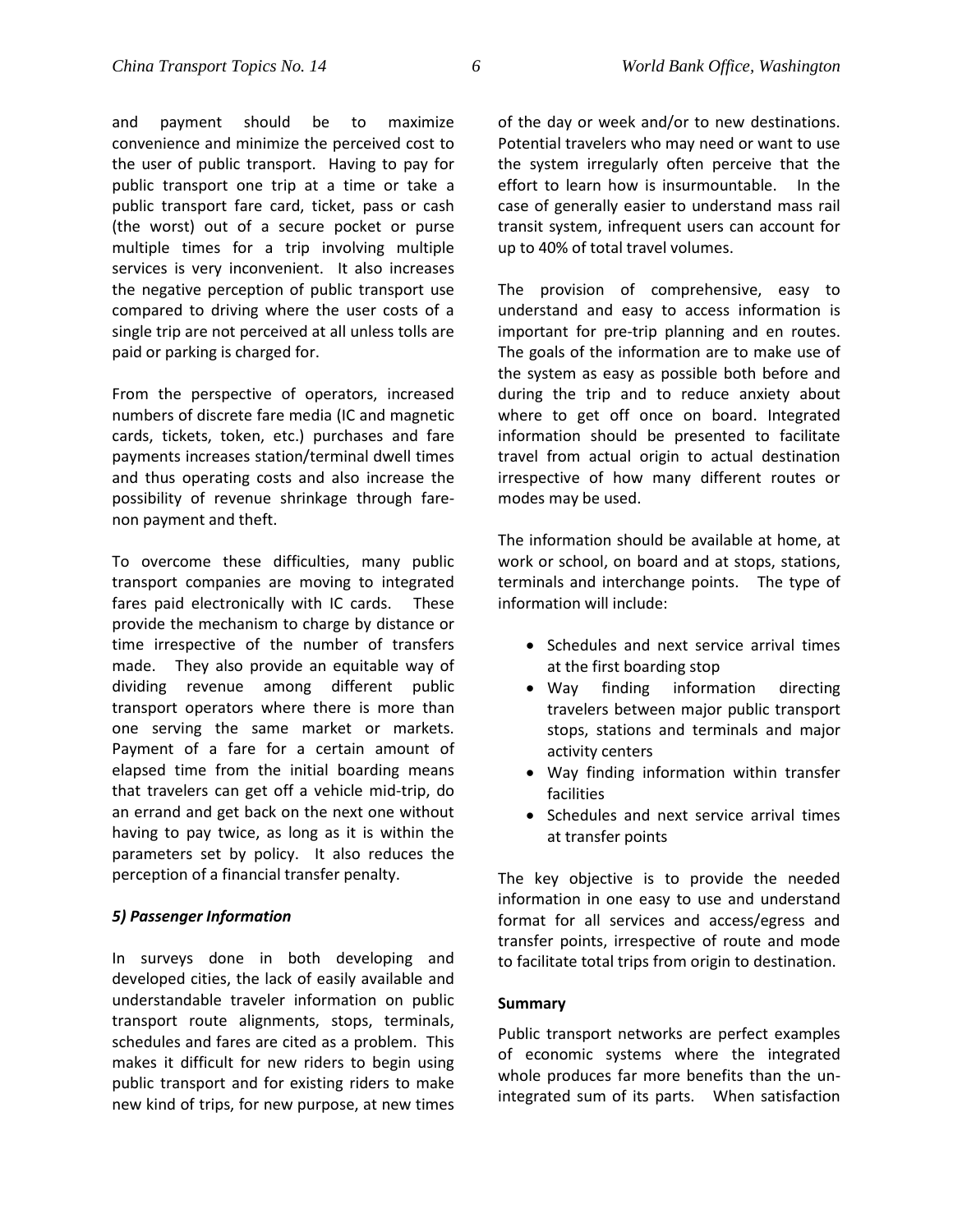surveys are conducted for existing public transport customers, the problems usually cited as significant most often deal with poor integration, both at the network level and within a specific mode or service. Problem areas at the network level include:

- the need to take multiple routes, uncoordinated with respect to schedules, availability of service, alignments and passenger information
- the need to inconveniently pay multiple, often additive fares
- the need to walk far and change levels numerous times between different services with little or now way-finding guidance between them.

Non-customers frequently cite the same problems as reason for not taking public transport at all or not more frequently.

## **Institutional Arrangements and Public Transport Integration**

These integration issues not only adversely impact the number and satisfaction of people using public transport, but also impact fare revenue and operating costs and thus the financial viability of public transport.

Public transport integration issues in most developing cities are difficult to resolve not necessarily because practitioners do not recognize them or do not know how to address them. Service and physical planning issues are relatively straight forward to deal with technically.

The reason is invariably related to the way public transport is organized, and how the institutions and the people that work for them relate to one another. In an ideal world, all public transport, irrespective of mode would be planned, implemented and managed under the aegis of a single authority with a mandate covering an entire metropolitan area. The specifics of how this might be accomplished could vary from

place to place according to history, the governmental system, etc., but the key characteristics of the needed institution are:

- multi-modal scope
- metropolitan area-wide jurisdiction
- strong role in capital investment project selection and priority setting
- strong role in operating subsidy policy making and allocation

Unfortunately, most developing cities have a number of unique, parallel public transport entities whose mandates do not extend beyond the individual system or municipal jurisdiction boundary. If there is no body with a serious coordinating role connected to project approval and funding in these cases, it is unlikely that all services and network components will work together as the synergistic, integrated whole described above. Far too often, public transport companies or agencies believe that their mission and functions begin and end once a customer arrives at their respective access points and ends once the customer leaves their part of the system. It is clear that this should not be and the challenge is how to change institutional arrangements for urban transport to effect the needed integration.